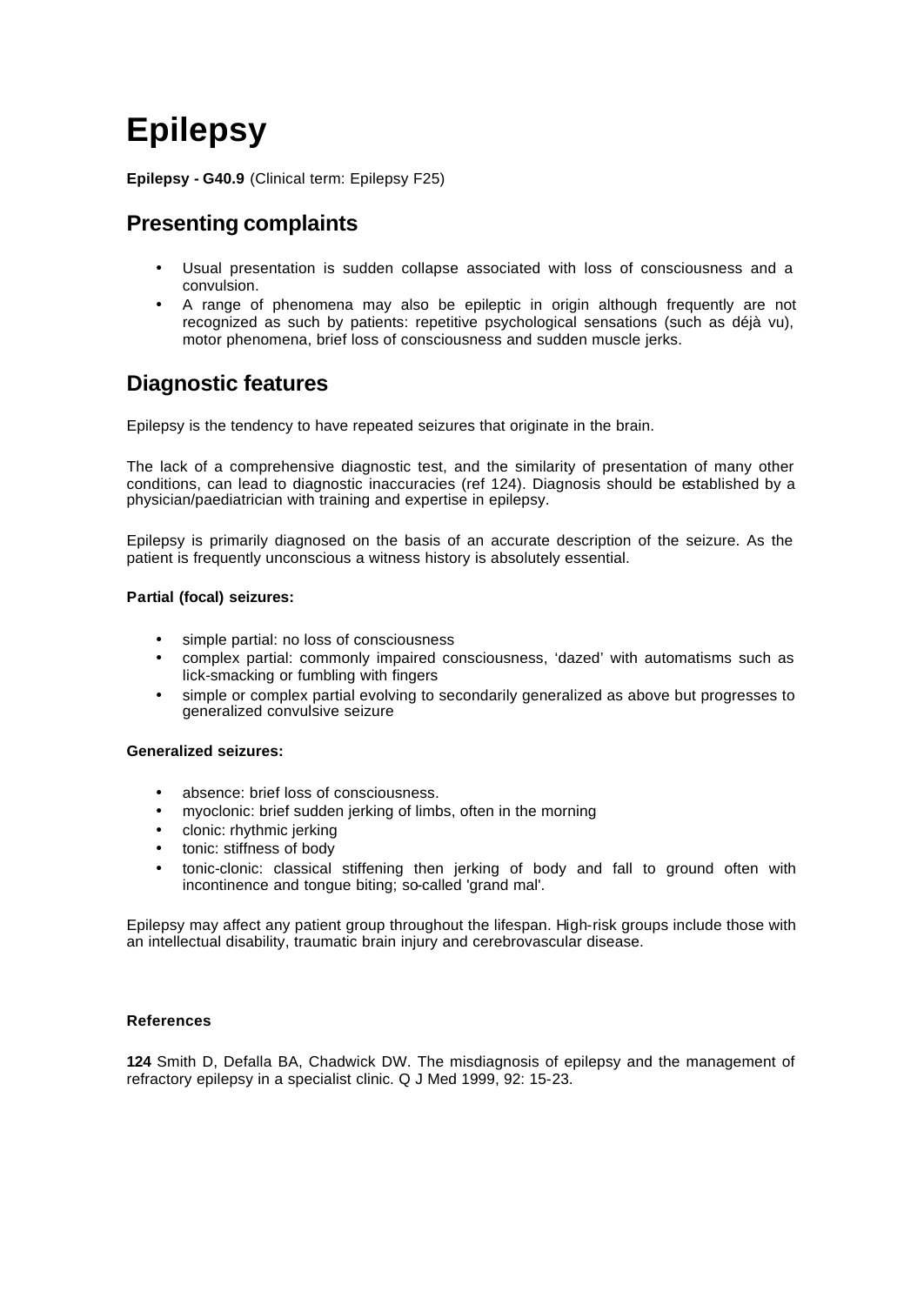# **Differential diagnosis**

Thirty to forty percent of epilepsy has a recognizable cause. For example, intrauterine and perinatal factors; infections leading to brain damage; tumours primarily intracerebral or metastases from extracerebral sites; injury to the brain or surgical intervention; degenerative brain disease; metabolic disorders including liver/kidney diseases; hypoglycaemia and porphyria; drugs and alcohol in both intoxication and withdrawal states; prescribed medication including psychotropic medication reducing threshold of seizures.

Epileptic seizures need to be distinguished from other causes of impairment of consciousness or episodic neuropsychiatric dysfunction:

- Certain physical conditions (eg syncope, transient ischaemic attacks [TIAs], migraine, acute confusional states).
- Certain psychiatric illnesses, for example acute episodes of anxiety symptoms, particularly autonomic symptoms, somatoform disorders including conversion and dissociative disorders, psychotic illnesses including schizophrenia-like psychotic symptoms, organic confusional states.

The seizure type, epilepsy syndrome and aetiology should be determined because correct classification has important implications for treatment and prognosis. Further investigations (EEG/CT-MRI, as appropriate) should be done in the evaluation of a suspected epileptic seizure (defined on basis of a careful history) to aid diagnosis, classification and prognosis.

# **Essential information for patient and family**

- Epilepsy is a common condition; 0.5-1.0% of the population in the UK has epilepsy.
- Epileptic seizures are usually self-remitting and brief.
- Rarely, status epilepticus develops, ie ongoing seizures one after another or an unusually prolonged seizure of four to five minutes or longer. Status can be a potentially dangerous situation and an ambulance should be called to seek professional treatment. Injectable medication by the paramedics might be required, or the patient may be taken to hospital for further treatment.
- At the time of the seizure, ensure that the patient does not come to any harm because of the manifestations of loss of consciousness, eg injury caused by a fall.
- Most patients achieve seizure freedom.
- A three to five year seizure-free period with anticonvulsant medication is considered to be a good result. Consideration can be given to reduction/withdrawal of anticonvulsant medication if this is achieved, particularly where side-effects have been an ongoing issue.
- Continued seizures place individuals at some risk eg bathing, driving which need careful explanation.
- Psychiatric symptoms can occur secondary to epilepsy and during or between seizures: neurotic, psychotic or cognitive symptoms. Complex partial seizures are particularly relevant in this case.
- A long history of seizures and prolonged use of anticonvulsants can sometimes both individually or together lead to cognitive impairment.
- Women with epilepsy need careful preconceptual counselling (ref 125).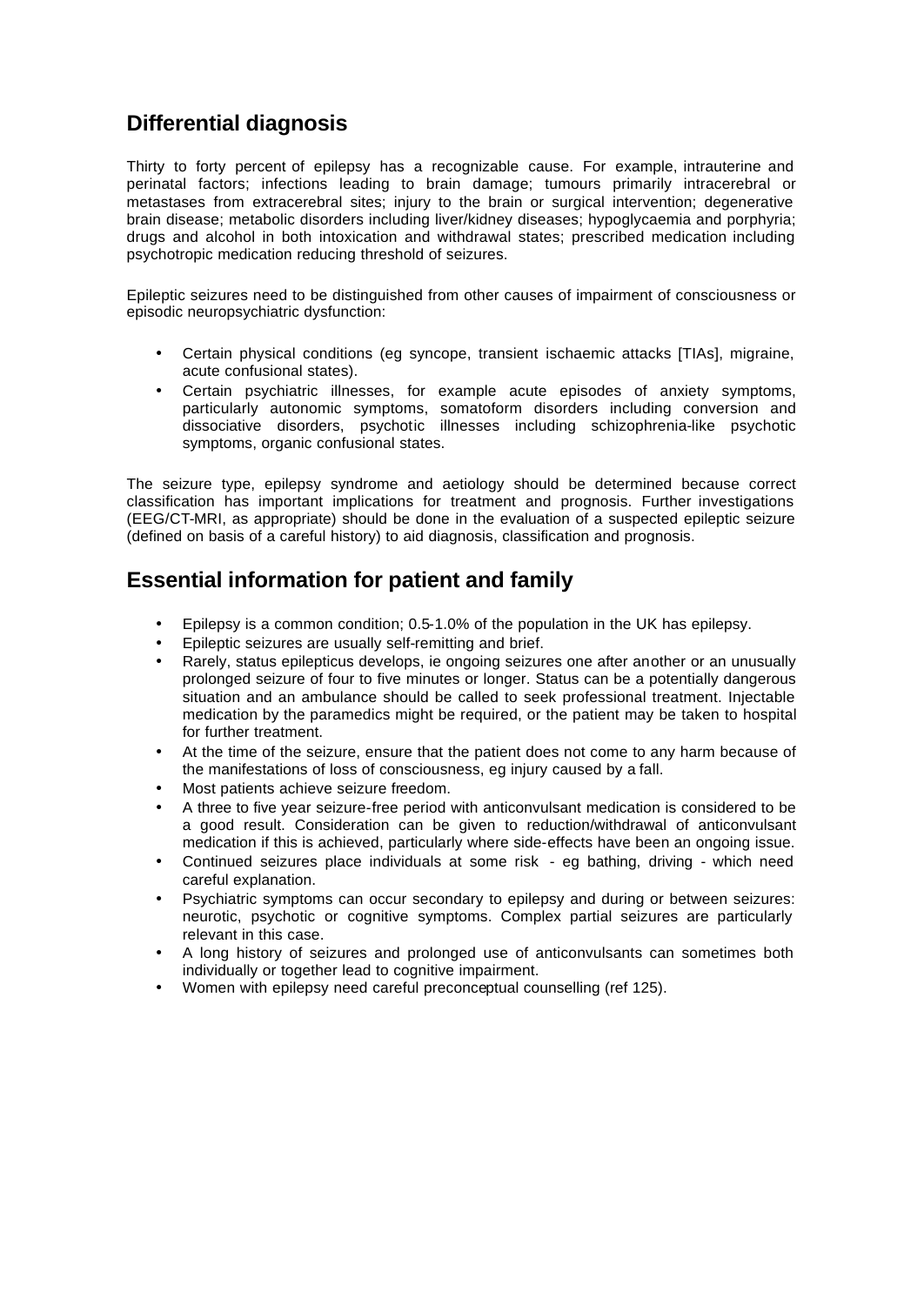#### **References**

**125** Crawford PM, Appleton R, Betts T, Duncan J, Guthrie E, Morrow J. Best practice guidelines for the management of women with epilepsy. Seizure 1998, 8: 201-217.

### **General management and advice to patient and family**

(ref 126)

- Because 30-40% of epilepsy has a recognizable cause, a new case needs to be investigated to find the cause. This is more likely to be relevant for adult-onset epilepsy.
- During a seizure, the best intervention from the family is to ensure that the patient is protected from injury during the period of impaired consciousness. The patient should be placed on a comfortable surface in the coma position and any hard objects removed from the vicinity.
- Recording frequency and types of seizures in a diary is very helpful for determining treatment.
- Psychosocial aspects of treatment include clear and supportive education to patient and family. Essential limitation of activities that may increase risk of injury to the patient must be advised appropriately (eg driving, swimming, use of stairs or crossing streets with traffic).
- Engagement with support groups might be useful for both patient and family.
- You should enquire about the contraceptive method used by women of childbearing age and on carbamazepine, phenytoin, topiramate or phenobarbitone, and preconceptual counselling and advice on childbearing given.
- The DVLA must be notified in all cases. Licences for motor vehicles can be restored one year seizure-free or after three years if the seizures are uniquely nocturnal; for LGV/PCV drivers, licences can be restored after 10 years if the patient has been seizure free and not taken antiepileptic drugs for that time (ref 3).

#### **References**

**3** Driver and Vehicle Licensing Agency. At a Glance Guide to Medical Aspects of Fitness to Drive. URL http://www.dvla.gov.uk. Further information is available from The Senior Medical Adviser, DVLA, Driver Medical Unit, Longview Road, Morriston, Swansea SA99 ITU, Wales.

**126** NICE are due to publish a guideline on the management of Epilepsy in June 2004.

### **Medication**

(ref 126,127)

- Antiepileptics are the mainstay of treatment. Seizure type affects the choice of treatment. The antiepileptic drug should be gradually increased to a maximum tolerable dose, if necessary, to control of seizures completely (BNF section 4.8)
- The decision to start antiepileptic treatment should be made by a doctor skilled in the management of epilepsy, along with the patient.
- To ensure compliance with medication it is important to educate the patient about possible precipitants of seizures (eg missing doses, alcohol, photosensitivity, sleep deprivation and even emotional states).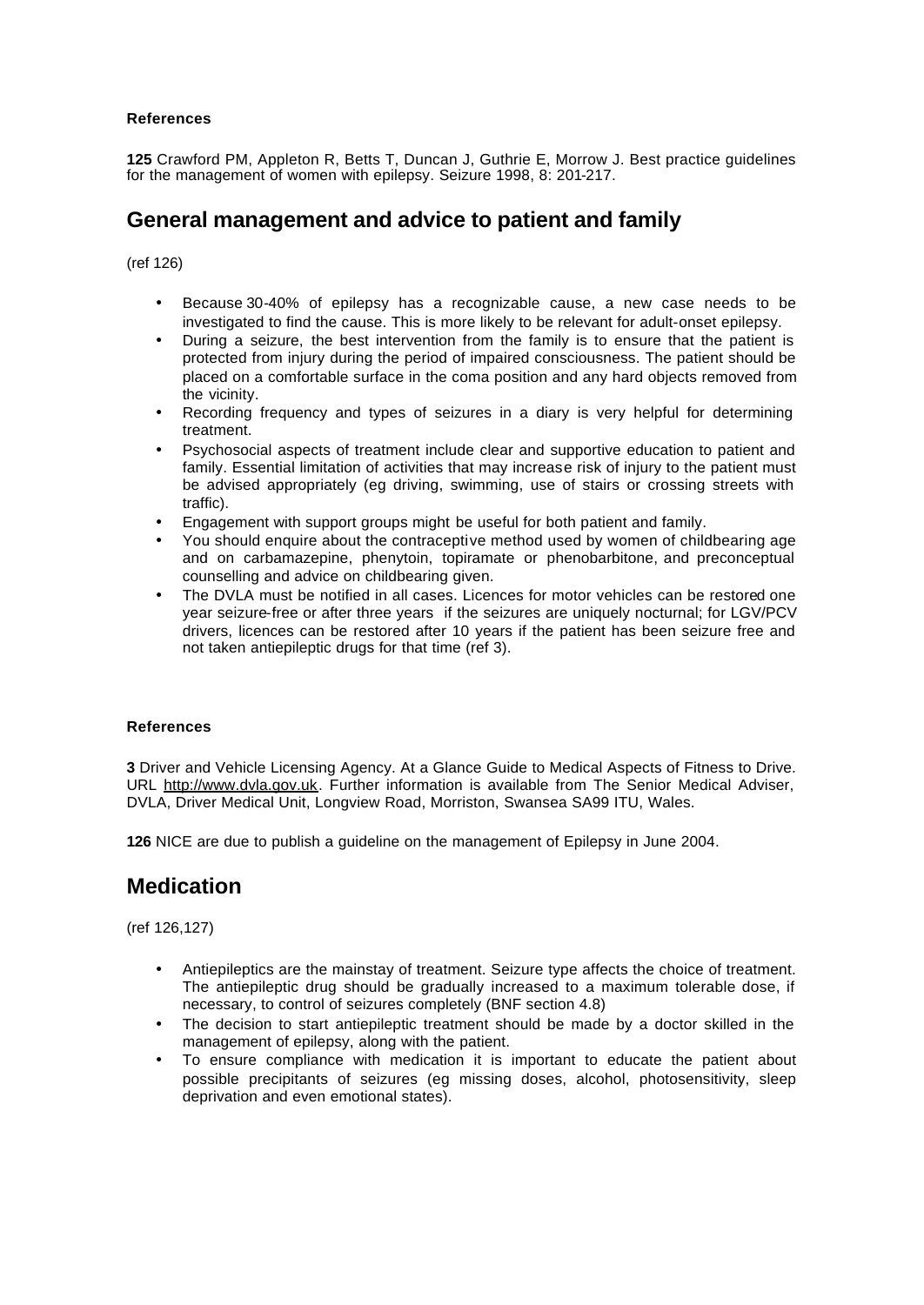• Good compliance ensures earlier control of seizures and thus reduced doses of medication, risk of side-effects and any long-term effects on cognitive functioning. It also lessens the damaging effects of prolonged seizures on confidence and psychosocial skills.

The following clinical scenarios are faced in the management of epilepsy.

**Single seizure.** A single seizure is predictive of further seizures in the individual (in 30-40% of cases) (ref 128). Risk of recurrence is higher in those with a congenital neurological deficit or EEG abnormalities. In general, management is an individual decision and the wishes and circumstances of the patient must be taken into consideration.

**Subsequent seizures.** An attempt should be made to control seizures with monotherapy. Treatment choice is influenced by seizure type and gender. Patient concerns over side-effects are of major importance and decisions should be based on the fully informed choice of patients and their families.

- Seizure type: for patients with partial epilepsy, carbamazepine (starting dose 200mg, maintenance 400-1600 mg; lamotrigine (starting dose 25 mg, maintenance 100-400 mg) and valproate (starting dose 200-500 mg, maintenance 500-3000 ,g) are the treatments of choice (BNF section 4.8) (ref 129). For patients with generalized epilepsy (or where classification is not possible), valproate and lamotrigine are preferred .
- Gender: women of childbearing age who have epilepsy face very specific risks from epilepsy treatments; for example interference with contraceptive treatment and teratogenenic effects of anticonvulsants

First drug failure. Patients who fail with their first anticonvulsant owing either to poor seizure control or intolerable side-effects, should be switched to an alternative monotherapy.

**Monotherapy failure.** If monotherapy is not completely successful, try combinations with secondline drugs. Drug interactions are complex and mainly relate to liver enzyme effects. Serum level monitoring becomes relevant when it is proving difficult to balance therapeutic benefit with sideeffects and in renal/hepatic disease and pregnancy. Again, treatment choice is influenced by gender and seizure type:

- partial: gabapentin, levetiracetam, tiagabine and topiramate
- generalized: topiramate and possibly levetiracetam. Ethosuxamide can be used in patients with absence epilepsy.

**Refractory epilepsy.** Patients with drug-resistant epilepsy should have:

- reassessment of diagnosis
- reassessment of drug therapy
- assessment of compliance
- assessment of precipitants
- assessment of suitability for epilepsy surgery.

#### **Antiepileptic drug withdrawal:**

Three to five years of complete control is generally considered sufficient to justify reductions or trial of cessation of medication (ref 130).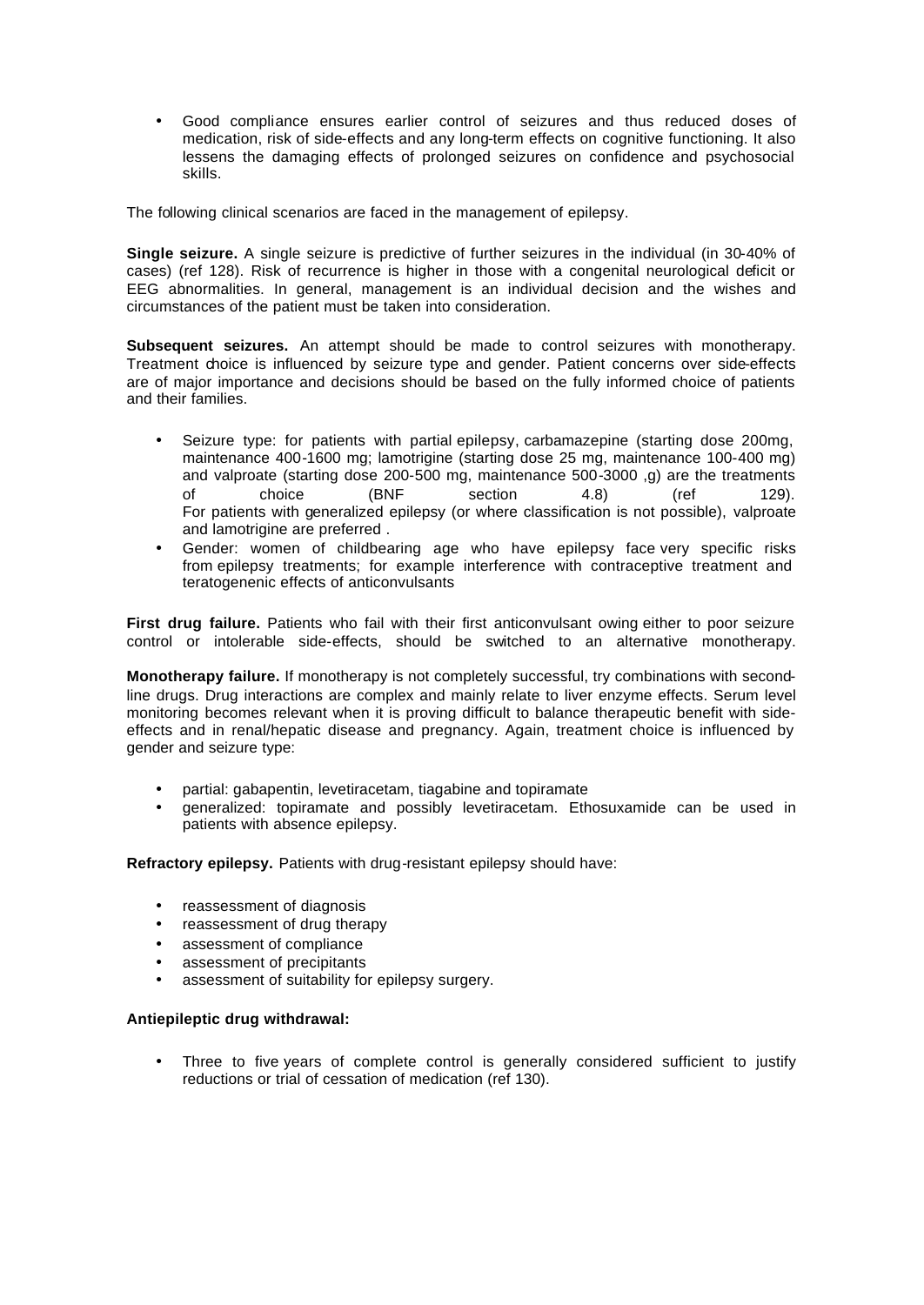• Risk of re-occurrence of seizures has to be balanced against the hazards of continuing medication, including effect on psychosocial aspects of a patient's life.

#### **References**

**126** NICE are due to publish a guideline on the management of Epilepsy in June 2004.

**127** Marson A, Ramaratnam S. Epilepsy. Clinical Evidence 2002, 8: 1313-28. (AI) Reviews in people with drug-resistant partial epilepsy have found that adding gabapentin, levetiracetam, lamotrigine, oxcarbazepine, tiagabine, topiramate, vigabatrin or zonisamide to their usual treatment significantly reduces seizure frequency (compared with adding placebo). Adding second-line drugs compared with adding placebo increases the frequency of adverse effects. Randomized controlled trials have found that immediate treatment of single seizures with antiepileptic drugs (compared with no treatment) reduces seizure frequency over a two-year follow-up period. No evidence was found that treatment alters long-term prognosis. Long-term antiepileptic drug treatment is potentially harmful.

**128** Berg AT, Shinnar S. The risk of seizure recurrence following a first unprovoked seizure: a quantitative review. Neurology 1991, 41: 965-972.

**129** Marson AG, Williamson PR, Hutton JL et al.; on behalf of the epilepsy monotherapy trialists. Carbamazepine versus valproate monotherapy for epilepsy (Cochrane Review). In: The Cochrane Library, Issue 2, 2003. Oxford: Update Software. (AI) Eight studies were analysed. There was some evidence to support the policy of using carbamazepine as the first treatment of choice in partial epilepsies, but no evidence to support the choice of valproate in generalized epilepsies. Confidence intervals were too wide to confirm equivalence, however.

**130** Sirven JI, Sperling M, Wingerchuk DM. Early versus late antiepileptic drug withdrawal for people with epilepsy in remission (Cochrane Review). In: The Cochrane Library, Issue 2, 2003. Oxford: Update Software. (BI) Seven studies were examined. There is evidence to support waiting for a least two or more seizure-free years before discontinuing anti-epileptic drugs (AEDs) in children, particularly if patients have an abnormal EEG and 264 References 05-WHO- (Refs)-resize-cpp 19/1/2004 2:33 pm Page 264 partial seizures. There is insufficient evidence to establish when to withdraw AEDs in paediatric patients with generalized seizures. There is no evidence to guide the timing of withdrawal of AEDs in adult seizure-free patients.

## **Referral**

Referral to neurology or other epilepsy services (including those for people with intellectual disability) is essential for:

- a new diagnosis
- initiation of treatment
- pre-conceptual counselling
- refractory epilepsy assessment
- withdrawal of antiepileptic drugs
- epilepsy surgery

Some psychiatric services have specialist neuropsychiatry/epilepsy clinics, with specialist nurses for counselling. Psychotherapeutic services especially geared for epilepsy are not yet widely established.

Referral to Social Services can be considered for specific benefits relating to a patient's disability.